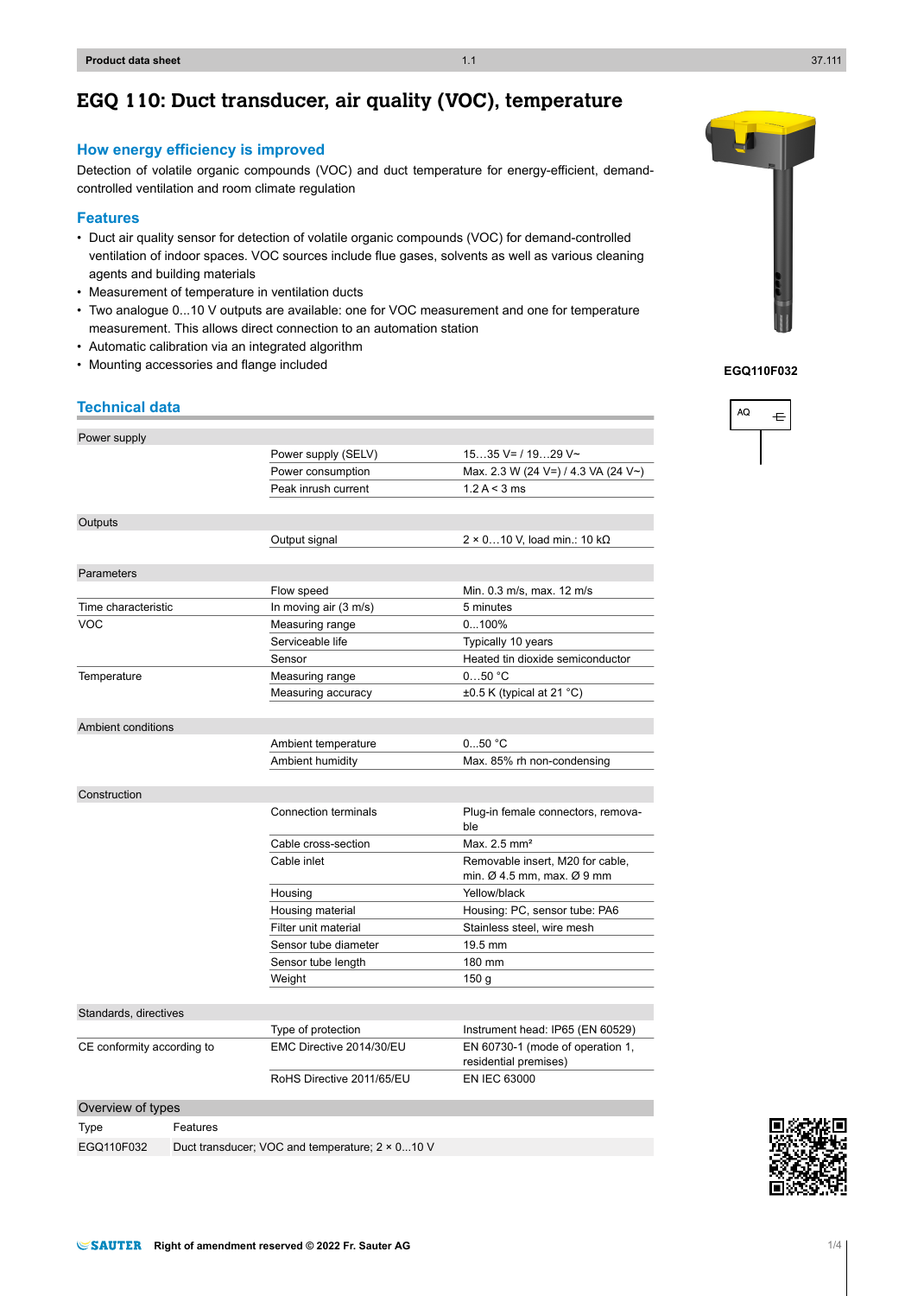#### Accessories

Type Description 0300360003 Mounting flange; plastic

#### **Description of operation**

The duct transducer measures the air quality. The output signal of the sensor (0...10 V) increases as the air quality worsens.

The conductivity of a heated tin dioxide semiconductor sensor changes proportionately to the number of oxidisable gas molecules. The associated output voltage of the measuring element is thus increased by 0...10 V. The substances detected include hydrocarbons, alcohols, aldehydes and solvents.

Unlike  $CO<sub>2</sub>$  sensors that selectively measure the concentration of a specific type of gas, VOC sensors measure over a broader range, which means the sensor signal does not provide information on the specific type of gas or its concentration in ppm. Because of the complex and ever-changing composition of room air, it is in fact desirable that the sensor for room air quality detects a wide range of substances, because (unlike a  $CO<sub>2</sub>$  sensor) it measures the air quality perceived by humans.

A second integrated sensor (0...10 V) measures the temperature.

#### **Intended use**

This product is only suitable for the purpose intended by the manufacturer, as described in the "Description of operation" section.

All related product regulations must also be adhered to. Changing or converting the product is not admissible.

#### **Improper use**

The duct transducer:

- Is not suitable for safety applications
- Must not be used to measure corrosive gases
- Must not be mounted outdoors
- Must not be used in combination with devices which directly or indirectly protect human life or health or whose operation creates hazards for humans, animals or property.

SAUTER provides no warranty for duct transducers that are not used as intended.

#### **Engineering and fitting notes**

**Fitting**



Installation and assembly may only be carried out by an authorised electrician.



**Note**

The electrical connection may only be carried out when the power cable is disconnected from the electrical supply.

Also applicable:

- Laws, standards and directives
- The current state of technology at the time of installation
- The technical data and the fitting instructions of the device

When routing the cables, remember that electromagnetic fields can affect the measurements. These effects increase the longer the cable and the smaller the conductor cross-section. In high-interference environments, we recommend using shielded cables.

The sensor can be fastened using the mounting flange (recommended) or directly on the ventilation duct.

During installation, make sure the openings in the sensor tube are fitted in the direction of flow. The direction of flow can also be seen from the arrow marking on the cover.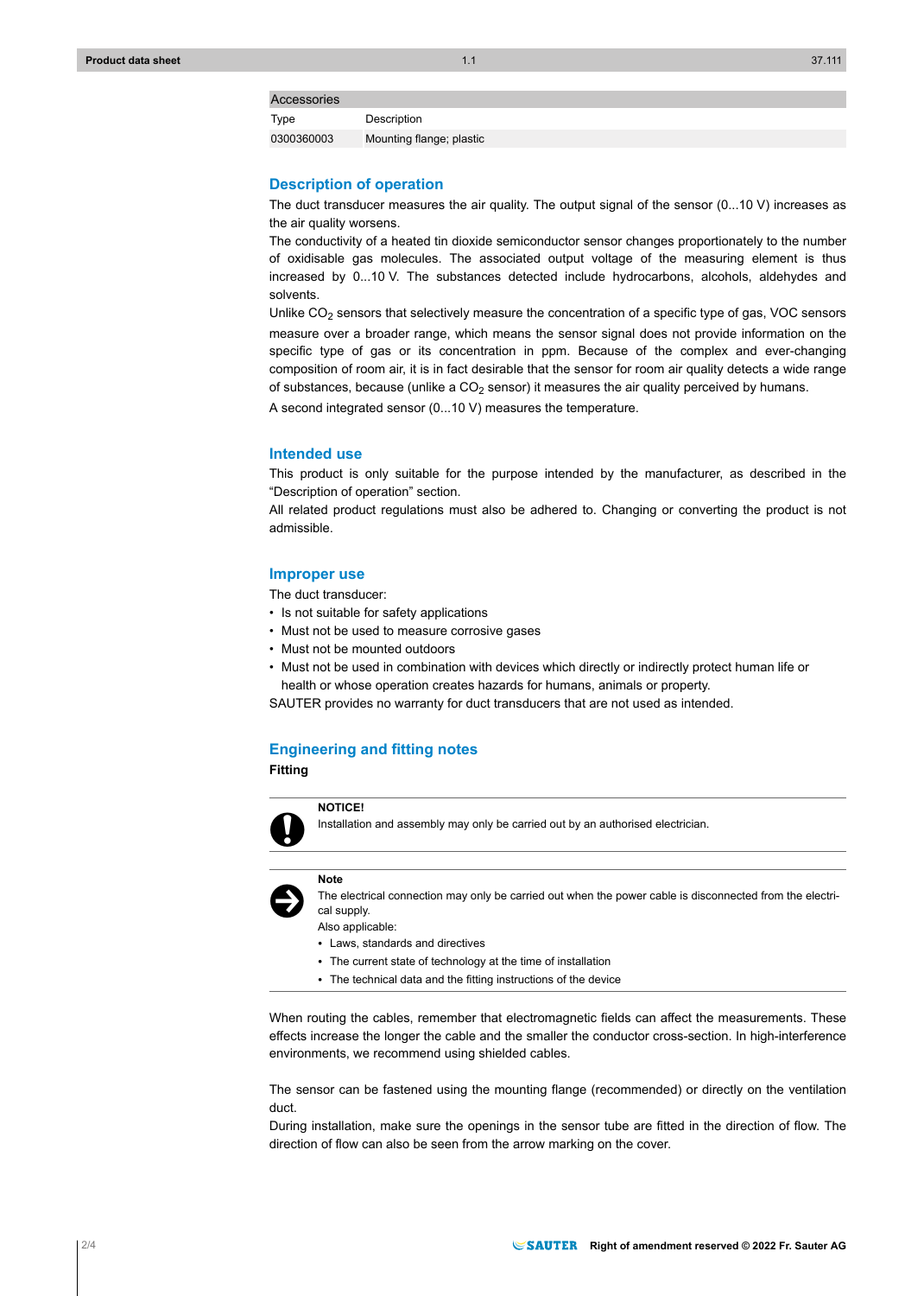**Note**

# $\ddot{\bm{\Theta}}$

Make sure the ventilation duct is well sealed so that there is no mixing of ambient air and duct air at the sensor.

The cover must be closed during operation and the cable gland must be inserted.

Too much dust in the duct air can impair the air circulation in the sensor and cause measurement errors.

A defective sensor can be replaced without rewiring due to the removable cable inlet and cable clamp.

#### **Cleaning**

The air flow in the duct can cause dirt and dust particles to accumulate over time on the filter that protects the measuring elements. These deposits impair the function and accuracy of the sensor.

- 1.Pull off the filter (without turning it, so as not to damage the measuring element).
- 2.Blow out the filter with oil-free, filtered compressed air or nitrogen and/or wash it with distilled water.
- 3.Dry the filter and put it back on.

Very heavily soiled filters should be replaced. Under normal ambient conditions, cleaning once a year is recommended.



# **LED indicator**

An LED on the circuit board indicates various operating states.

| <b>Status</b>          | Indicator sequence | Description                                              |
|------------------------|--------------------|----------------------------------------------------------|
| Flashing green         | w                  | Normal mode<br>LED lights up briefly every 2 seconds     |
| Rapidly flashing green | KOW                | Sensor error<br>LED lights up briefly 5 times per second |

#### **Restart after power failure**

After a power reset, 5 V output voltage is present on both channels for a few seconds. The output values are only valid after this start-up period.

#### **Disposal**

When disposing of the product, observe the currently applicable local laws. More information on materials can be found in the Declaration on materials and the environment for this product.

#### **Connection**

#### **Connection terminals EGQ110F032**

| Terminal         | Function            |
|------------------|---------------------|
| UB+              | $1535$ V= / 1929 V~ |
| <b>GND</b>       | <b>MM</b>           |
| AOU1             | VOC (010 V)         |
| AOU <sub>2</sub> | Temperature (010 V) |
| $S+$             | not used            |
| $S-$             | not used            |

The terminal designations are marked on the circuit board.